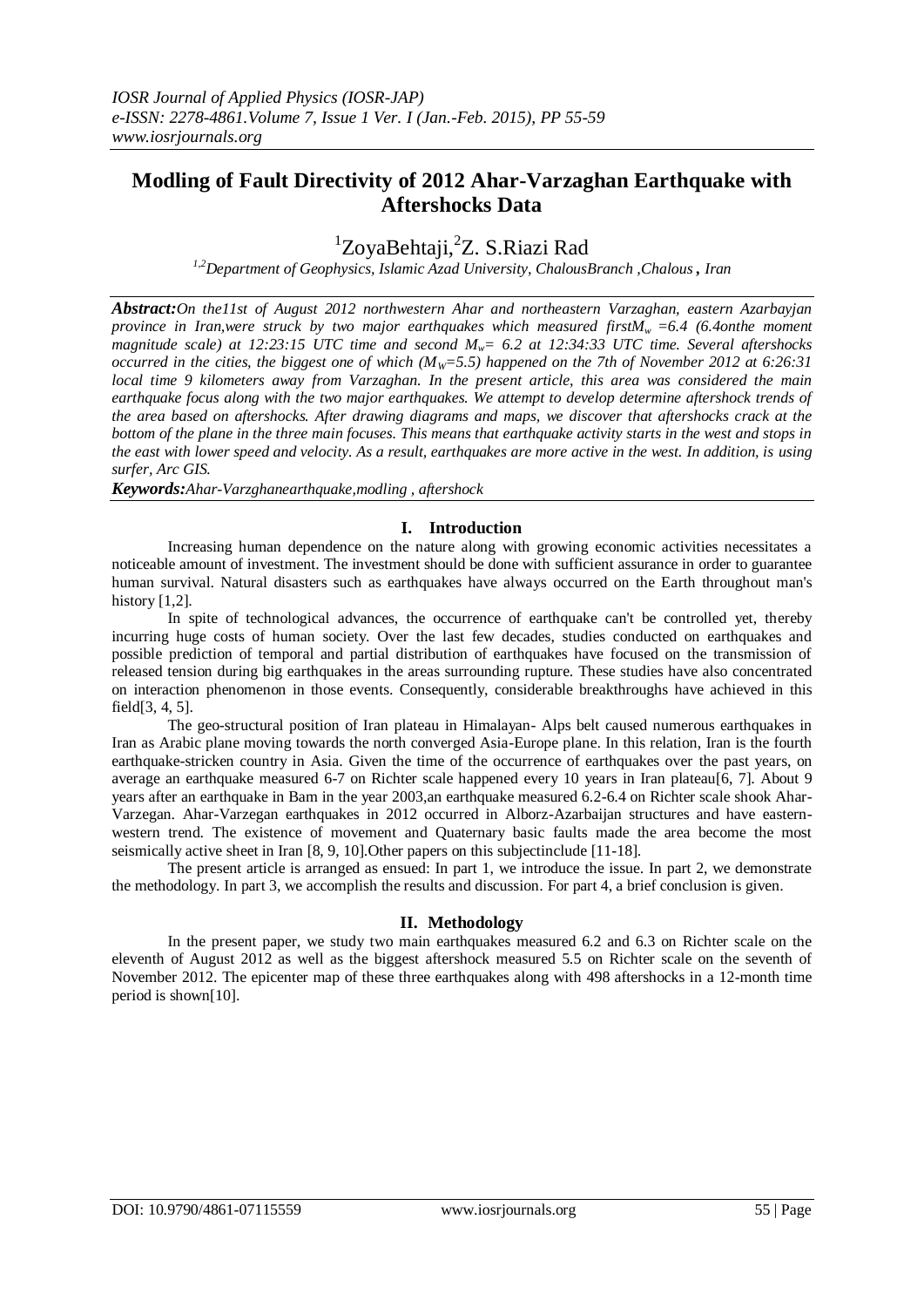

**Fig.1**: Three main earthquakes with aftershocks in a 12-month time period using ArcGISsoftware

Firstly, we locate 498 aftershocks of three earthquakes in geo-structural seismic map of the area[17]. As can be seen in both geological and geo-structural seismic maps, there are two faults and most aftershocks occurred beyond the area. This condition can be attributed to the tectonics of the area. Thus, aftershocks trend shows a broken plane. We drew these faults using geological evidence, geological and geo-structural maps. Later, we located all aftershocks of the main earthquakes in different time periods and realized that no aftershocks occurred on active and well-known faults. In other words, there are no clear faults but instead active latent faults. A modeling map of the location of aftershocksis shown in the following:



**Fig.2**: A modeling map of the location of Ahar-Varzegan aftershocks using surfer software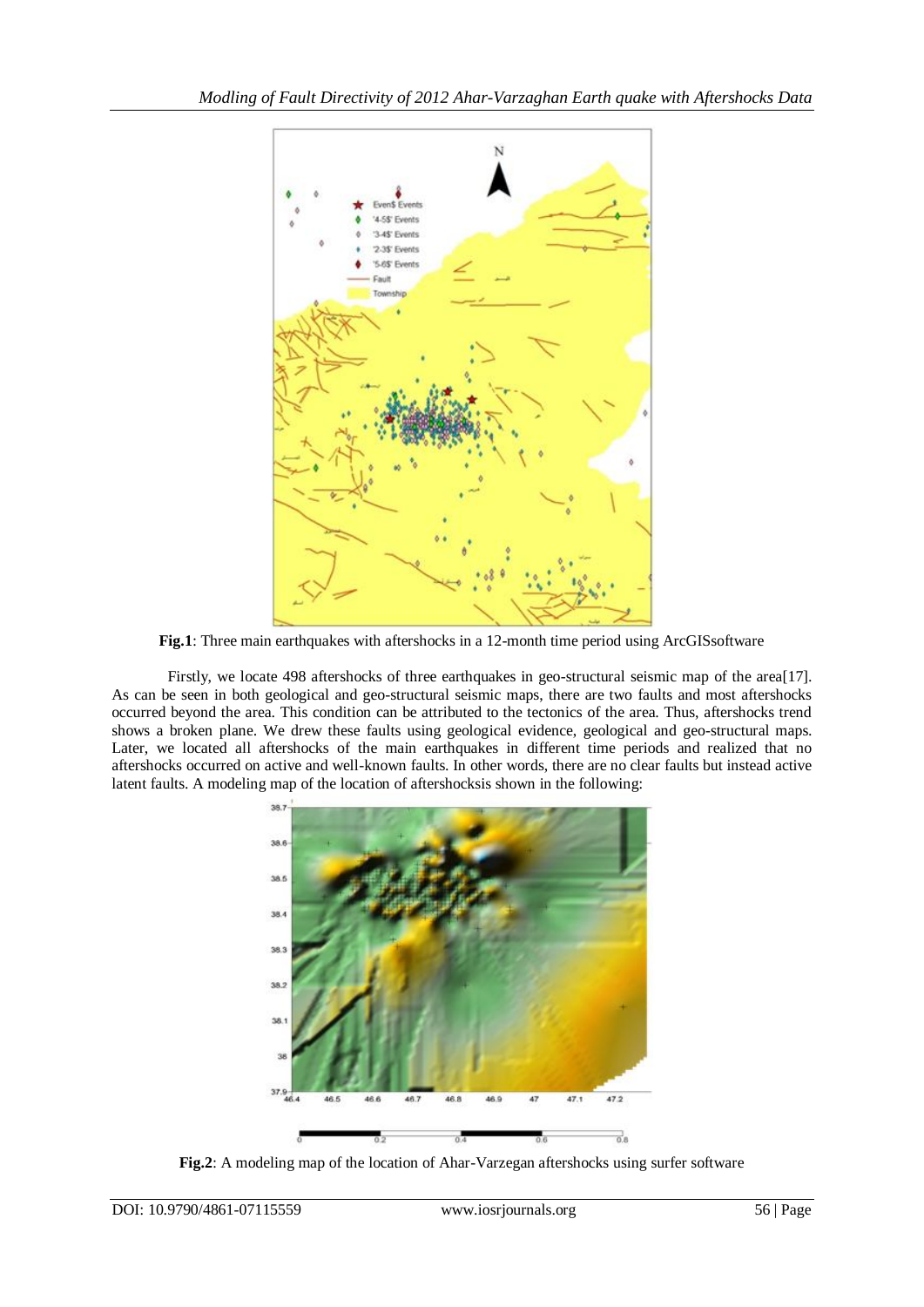

**Fig.3:**A modeling map of the location of Ahar-Varzegan aftershocks along with their movement directions using surfer softwareAs can be seen in the two-dimensional modeling map, aftershocks are concentrated in the North.



**Fig.4:**A tow-dimensional map of Ahar-Varzegan aftershock modeling using Surfer softwareIn the following maps,the fusiform indicates the magnitude of earthquakes. The sharp edges suggest that bigger earthquakes happen less frequently and extend from the east to the west.



**Fig.5:**A three-dimensional map of Ahar-Varzegan aftershock modeling using Surfer software.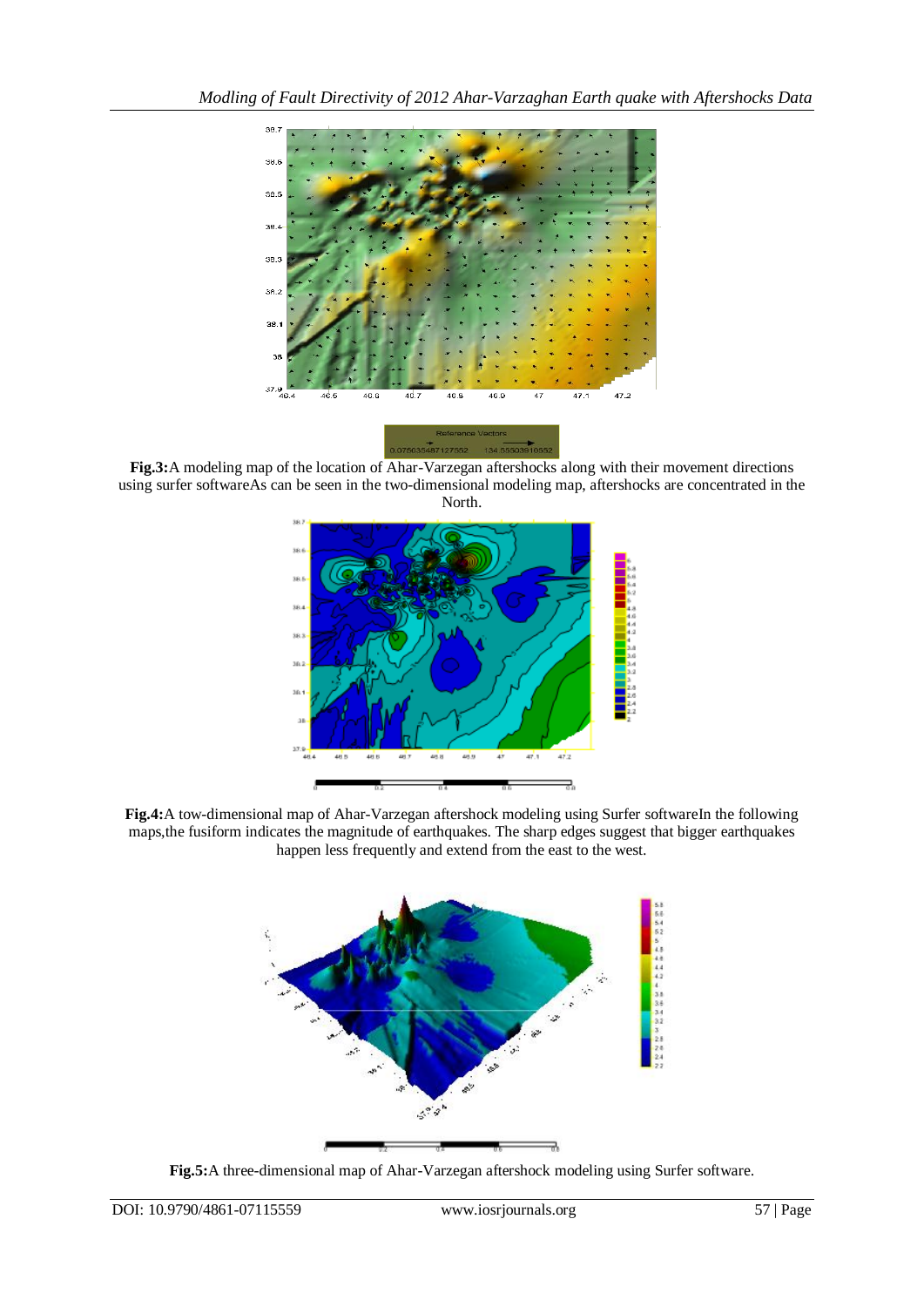

**Fig.6:**A three-dimensional map of Ahar-Varzegan aftershock modeling using Surfersoftware

#### **III. Results and Discussion**

The difference of seismicity and energy release in different parts of Iran shows that physical properties and fault systems are different in different parts of the country. Additionally, the structure of the Earth is considerably heterogeneous in different areas. It should be noted that the occurrence of aftershocks depends on the study of physical phenomena. Therefore, it's essential to identify aftershocks better. It's possible to identify the active fault involved in the earthquake after determining the protraction of activated latent faults and aftershocks migration trend by temporal and spatial distribution of aftershocks.

#### **IV. Conclusion**

After having determined the location of all aftershocks in the area, we discovered a movement trend from the east to the west. This, in turn, indicates the movement of latent fault under study.Fusiformaftershocks suggest that the movement started from the west and finished in the east with lower speed and intensity. This finding suggests the importance of earthquake activity in the west of the area under study.We can conclude that there is a latent active fault with eastern-western trend. This information can be used for studying other earthquakes and /or construction activities in the area. We need to strengthen construction or establish construction in other places.

#### **References**

| $\lceil 1 \rceil$ . | Razzaghi, M. S., & Ghafory-Ashtiany, M. (2012). A Preliminary reconnaissance report on                                           |                                     |  | August 11th 2012, Varzaghan-Ahar        |    |           |
|---------------------|----------------------------------------------------------------------------------------------------------------------------------|-------------------------------------|--|-----------------------------------------|----|-----------|
|                     | twin earthquakes in NW of Iran.Report of International Association of Seismology and Physics of the Earth's Interior.            |                                     |  |                                         |    |           |
| $[2]$ .             | Stocklin, J. (1968), Structural history and tectonic of Iran . American Association of                                           | Petroleum Geologists.               |  |                                         |    |           |
| $\lceil 3 \rceil$ . | Berberian, M., & Yeats, R. S. (1999). Patterns of historical earthquake rupture in the                                           |                                     |  | Iranian Plateau. Bulletin               |    | the<br>of |
|                     | Seismological Society of America, 89(1), 120-139.                                                                                |                                     |  |                                         |    |           |
| $[4]$ .             | Masson, F., Chéry, J., Hatzfeld, D., Martinod, J., Vernant, P., Tavakoli, F., & Ghafory-                                         | Ashtiani, M. (2005). Seismic versus |  |                                         |    |           |
|                     | earthquakes and geodetic data. Geophysical Journal International, 160(1), 217-226.<br>aseismic deformation in Iran inferred from |                                     |  |                                         |    |           |
| $\lceil 5 \rceil$ . | Nemati, M. (2013).Some Aspects about Seismology of 2012 August 11Ahar-Vaezaghan (Azarbayjan, NW ofPersia)Earthquakes             |                                     |  |                                         |    |           |
|                     | Sequences. Journal of Sciences, Islamic Republic of Iran, 24(3), 229-241.                                                        |                                     |  |                                         |    |           |
| $[6]$ .             | Davoudi, M, Kalantari, A and Mostafa Zadeh, M, (2012), A preliminary emergency                                                   |                                     |  | report of identified earthquake-stiken  |    |           |
|                     | region in Ahar on the 12st of August, international research center of earthquake studies and earthquake engineering.            |                                     |  |                                         |    |           |
| $\lceil 7 \rceil$ . | Faridi, M. (2012), Ahar-Varzegan earthquake report in 2012, Iran's geology and mineral                                           |                                     |  | discoveries organization.               |    |           |
| $[8]$ .             | Ghanbari, E. (2014). Building and Infrastructure Plans Damage Caused by the 11 August                                            | 2012                                |  | Qaradagh (Ahar-Varzeghan)               |    |           |
|                     | Extremely Dangerous Shallow Earthquakes (NW of Iran).                                                                            |                                     |  |                                         |    |           |
| $[9]$ .             | Zali, N., & Azadeh, S. R. (2014). An Investigation Of Ahar-Varzeghan Seismicity On                                               |                                     |  | August 11, 2012 In The North West Of    |    |           |
|                     | Tabriz, Iran. Journal of Sustainability Science and Management, 9(1), 78-89.                                                     |                                     |  |                                         |    |           |
| $[10]$ .            | of<br>Iran's<br>seismicity<br>institute<br>Geophysics<br>$(2012)$ , a<br>center                                                  | preliminary                         |  | report                                  | of | Ahar-     |
|                     | Varzeganearthquakes(www.Irsc.ut.ac.ir).(Institute of Geophysics University of Tehran).                                           |                                     |  |                                         |    |           |
| $[11]$ .            | Nemati, M. (2014). An appraisal of aftershocks behavior for large earthquakes in Persia.                                         |                                     |  | Journal of Asian Earth Sciences, 79,    |    |           |
|                     | 432-440.                                                                                                                         |                                     |  |                                         |    |           |
| $[12]$ .            | Mahdavi far, M, Memarian, P, (2012), a preliminary recognition report of dual Ahar-                                              | Varzegan                            |  | earthquakes                             | in | Eastern   |
|                     | Azarnaijan province(08.12.2012), international research center of earthquake studies and earthquake engineering.                 |                                     |  |                                         |    |           |
| $[13]$ .            | Yaghmaei-Sabegh, S. (2014). Time-frequency analysis of the 2012 double earthquakes                                               |                                     |  | records in North-West of Iran. Bulletin |    |           |
|                     | of earthquake engineering, $12(2)$ , 585-606.                                                                                    |                                     |  |                                         |    |           |
|                     |                                                                                                                                  |                                     |  |                                         |    |           |